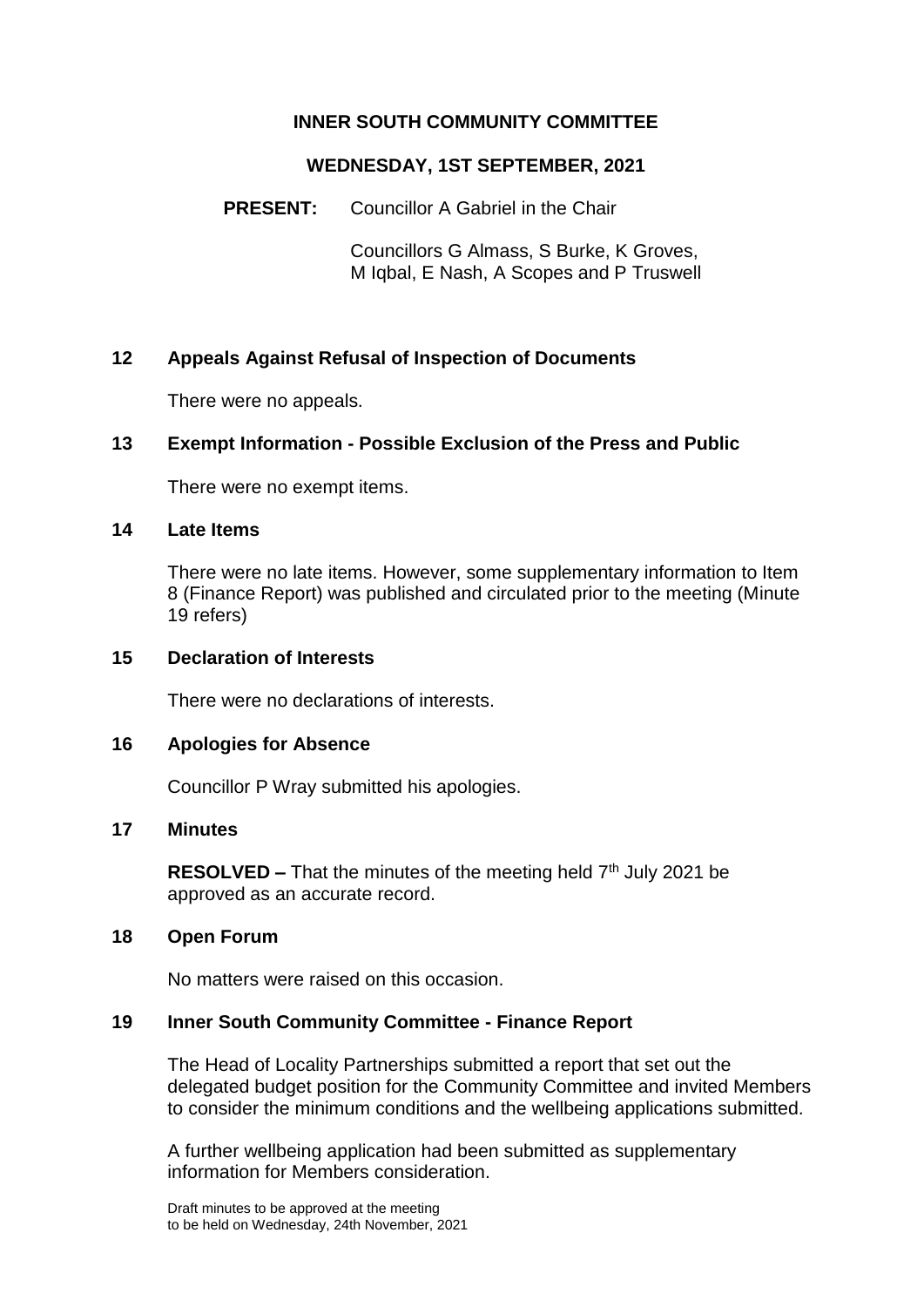Representatives from community organisations were in attendance to answer questions from members regarding their applications for wellbeing funding as follows:

- Jo Sunderland, Re:establish
- Kate Singleton, St Luke CARES
- Alan Bolton, Director, Canal Connections CIC
- Peter Forrest, Project Manager, Leeds Lock Keepers House

Members commented that sessions described in the report for the Rise and Shine After School Clubs project appeared to be restricted by gender and sought assurance that the full range of activities would be accessible to all young people. It was confirmed that inclusivity is at the heart of the project and activities are not restricted to those included in the project summary.

Members noted that the Youth Space Development Project is reliant on successful funding bids from a range of sources, and requested an update on the progress of other bids. Members were advised that the majority of grants have been secured (BBC Children in Need, Youth Music, Leeds Community Foundation Strategic Grant), and the remaining funding bids are still in process.

| <b>Project Title</b>                                                   | Wards                                                                                   | Amount<br>requested    | Decision |
|------------------------------------------------------------------------|-----------------------------------------------------------------------------------------|------------------------|----------|
| <b>Cottingley Lamp</b><br><b>Post Banners</b>                          | <b>Beeston &amp; Holbeck</b>                                                            | £1,053.50<br>(Revenue) | Approved |
| <b>Lock Keepers</b><br>House CCTV &<br><b>Smoke Detectors</b>          | Hunslet & Riverside                                                                     | £4,344<br>(Revenue)    | Approved |
| <b>Reestablish Youth</b><br>Space<br>Development<br>Project (The Loft) | Beeston & Holbeck (£3,720), Hunslet<br>& Riverside (£280)                               | £4,000<br>(Capital)    | Approved |
| <b>Rise and Shine</b><br><b>After School Clubs</b>                     | Beeston & Holbeck (£3,819), Hunslet<br>& Riverside (£2,994), Middleton Park<br>(£2,787) | £9,600<br>(YAF)        | Approved |
| <b>Street Artworks</b><br>(Utility Boxes)                              | Beeston & Holbeck                                                                       | £2,000<br>(Revenue)    | Approved |

The projects set out in the report were discussed and agreed as follows:

In reference to Small Grants funding previously allocated to Irish Arts, Members requested further information be requested from the group regarding the venue of performances in Hunslet and Riverside. It was confirmed that the Localities Officer would seek an update.

# **RESOLVED –**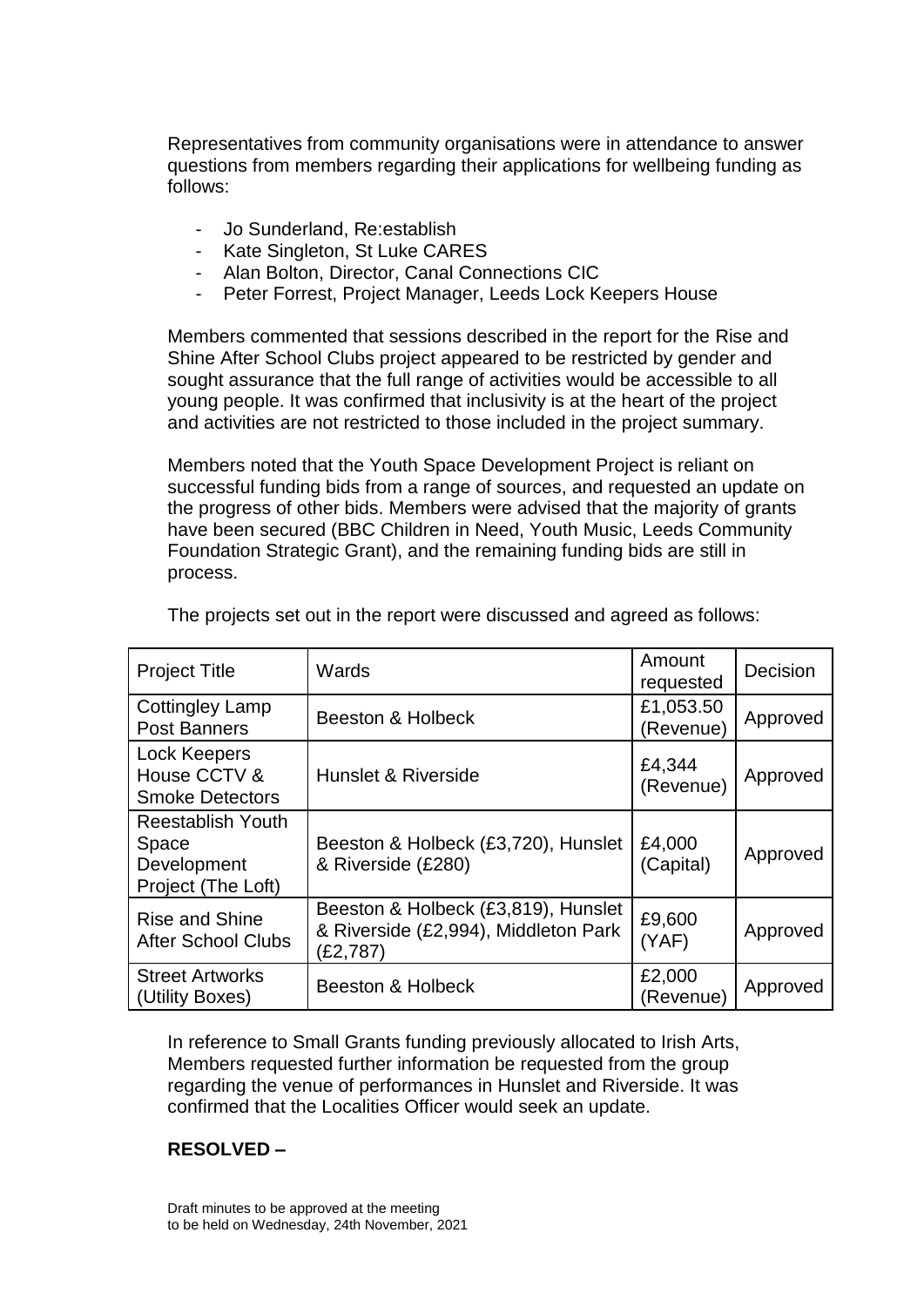- a) That the details of the Wellbeing Budget position be noted
- b) That the wellbeing proposals be approved as detailed above
- c) That the details of the projects approved via Delegated Decision be noted
- d) That the monitoring information of funded projects be noted
- e) That details of the Youth Activities Fund position be noted
- f) That details of the Small Grants Budget bed noted
- g) That details of the Community Skips Budget be noted
- h) That details of the Capital Budget be noted
- i) That details of the Community Infrastructure Levy Budget be noted

## **20 Inner South Community Committee - Update Report**

The Head of Locality Partnerships submitted a report that provided a summary of the work undertaken by the Communities Team based on the priorities identified by the Inner South Community Committee. A Facebook engagement update was appended to the report.

Community Committee Champions provided updates for their respective areas and feedback from recent sub group meetings, as set out in the report.

**RESOLVED –** That the contents of the report be noted.

## **21 City Plan Engagement**

The Head of Locality Partnerships submitted a report that introduced a verbal update on the development of a City Plan for Leeds in the Inner South Community Committee Area and an opportunity for input from elected members and residents to feed into the Plan.

The following were in attendance:

- Councillor J Dowson, Deputy Executive Member for the Leader's Portfolio
- Amy Beswick, Policy Officer

Councillor Dowson gave a brief introduction to the context behind the development of a new City Plan, highlighting the significant changes since the last City Plan was launched ten years ago – locally, nationally, and globally. The Policy Officer set out some of the key ambitions and drivers that will shape the new plan, and then sought feedback from Members on their priorities for Leeds over the next ten years.

Key themes from Members included:

 *Education, skills and good quality employment.* Members recognised education and training of young people, particularly in the most deprived areas of the city, to be a key issue for Leeds moving forward. It was noted that basic qualifications often act as a barrier to progression for young people in the Inner South, and that the city plan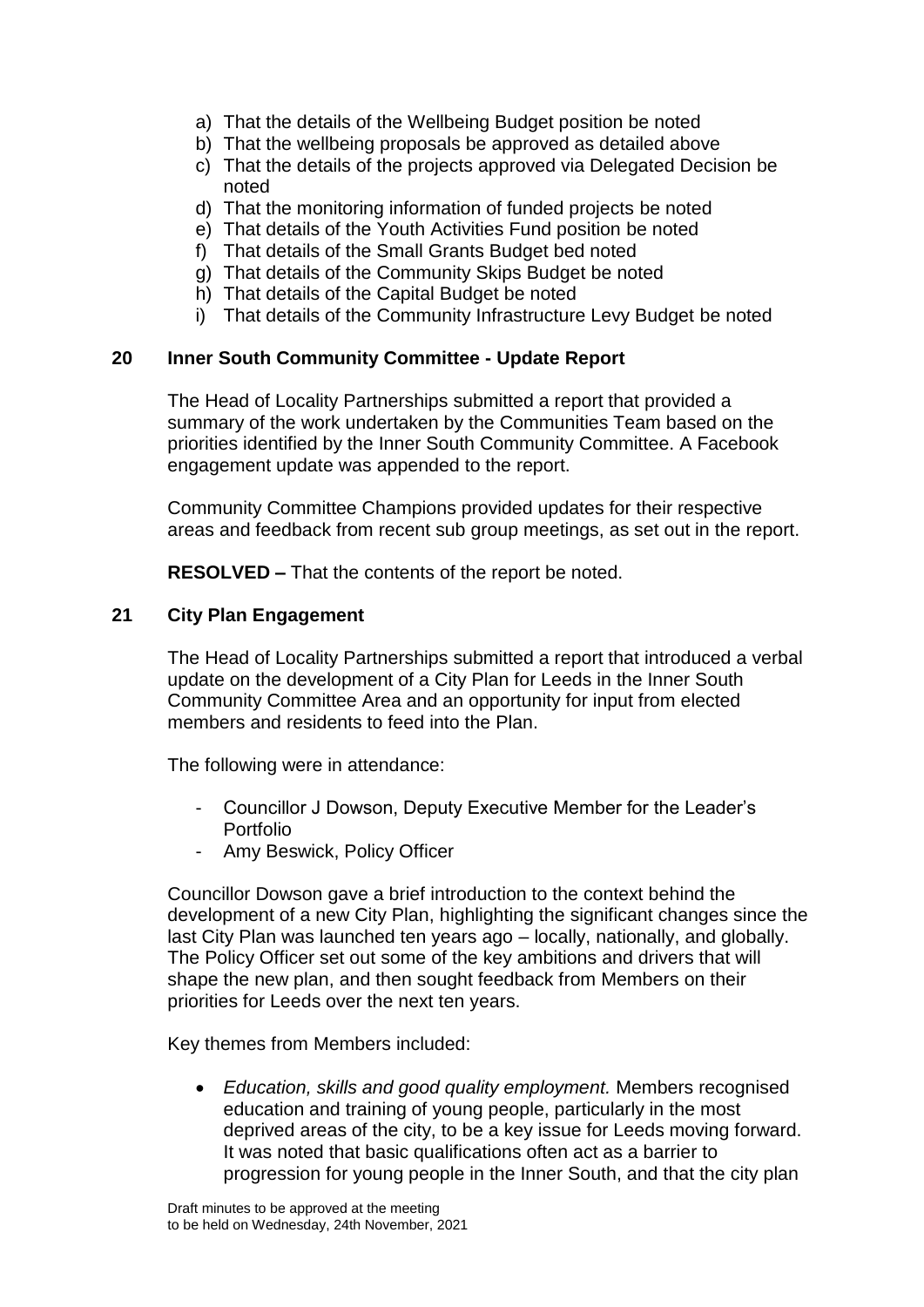should aim to address the inequalities that are exacerbated by the current education system, by working with partners to increase the variety and accessibility of training and career options to channel passion and ambition in young people.

- *Whole city approach.* Members were supportive of a whole city approach to the plan, recognising that the Council is limited in what it can achieve without the support of local businesses, third sector and other local organisations. Members specifically commented that the plan should include clear aims to support the financial stability of third sector organisations – and for all aims and ambitions within the plan to be supported by concrete action plans.
- *Rethinking the City Centre.* Members reported that residents of the Inner South often feel a disconnect with the city centre, largely due to the lack of public transport options. Related to this, Members felt that the new plan should incorporate a new vision for the city centre following the pandemic, potentially to address the housing shortage, but also to embrace the culture of Leeds and promote wellbeing.

**RESOLVED –** That the contents of the report and presentation, along with Member's comments, be noted.

## **22 Library Service Update**

The Chief Officer (Community Hubs) submitted a report that provided an overview of the activity of Leeds Libraries during the past 18 months and outlined the key priorities for the service as part of our Service Recovery Strategy.

The following were in attendance:

- Andrea Ellison, Chief Librarian
- Katrina Pickering, Strategic Library Manager

The Chief Librarian introduced the report, providing a brief overview of the key messages within the report, including the changes to the structure of the service and innovative projects and schemes that have taken place throughout and beyond the pandemic, as well as the priorities for the service over the coming year. Members were also advised that it is intended for each of the Community Committees to receive a future report with more detail of activity in each ward.

Members were supportive of the variety of projects delivered and resources available through the library service, and noted the need for more communications to advertise services to the communities of Leeds.

In response to a query, Members were assured that the frontline library staff all remain in post following the structure review of the service.

**RESOLVED –** That the contents of the report, along with Members comments, be noted.

Draft minutes to be approved at the meeting to be held on Wednesday, 24th November, 2021